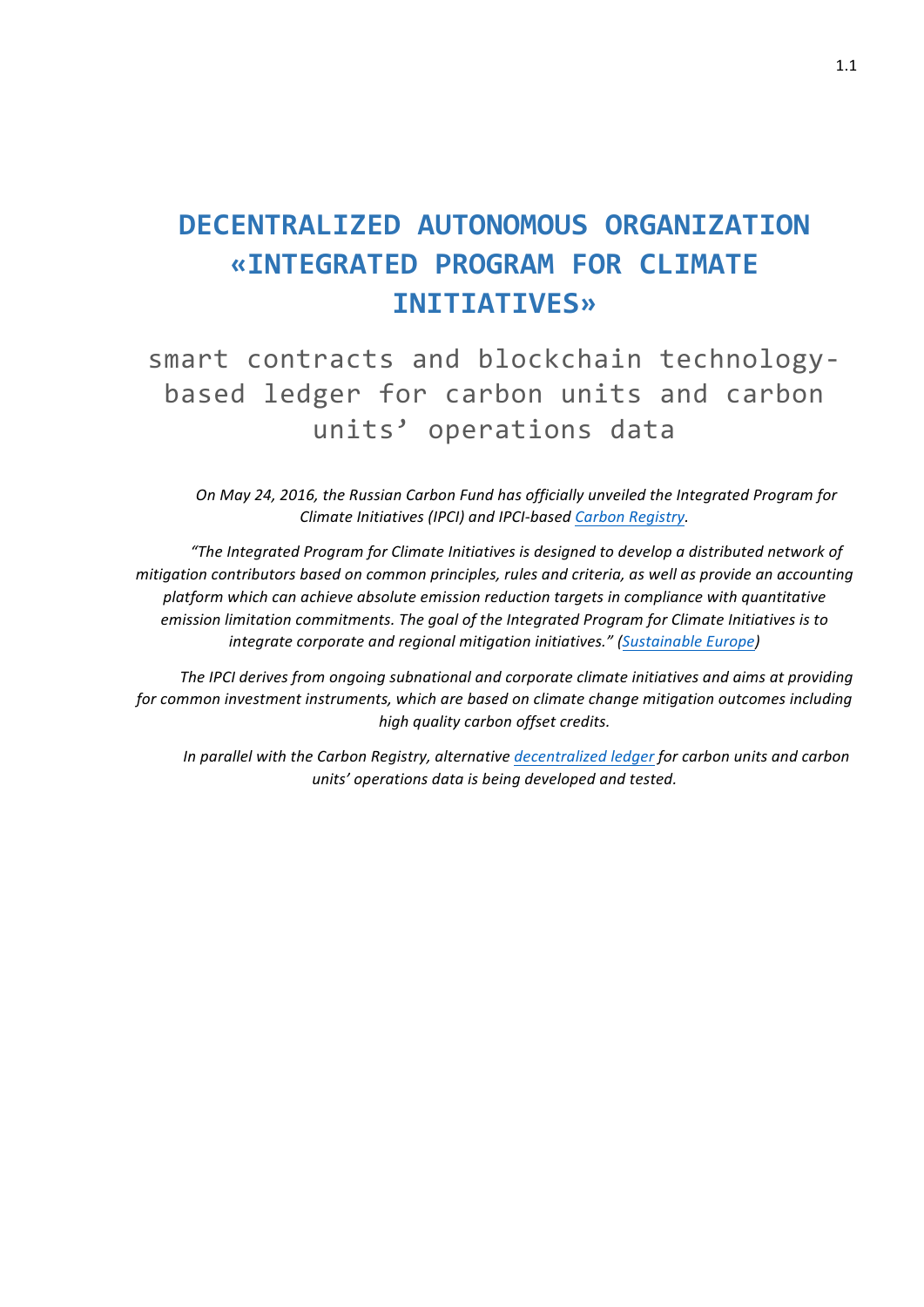# The Integrated Program for Climate Initiatives (the IPCI)

Rationales and motives for implementation of the IPCI

- − Promoting implementation of "green economy" and low-carbon development principles on the basis of direct and explicit insertion of environmental costs and values into practice, business custom, transactions, economic activity, including investment, procurement decision-making policies,
- − With a perspective of establishment of a new system of international climate commitments and mechanisms on the basis of the Paris Agreement to the United Nations Framework Convention on Climate Change (UNFCCC),
- − Forestalling limitation of greenhouse gas emissions by the states
- − With a view on further development and integration of international emission control systems and programs.

# IPCI ends and means

IPCI goal is to integrate climate Initiatives in the form of distributed network of mitigation contributors on the basis of common principles, rules, criteria, and platform to account for quantitative commitments-based and project-based mitigation outcomes, to achieve absolute emission reduction targets and ultimate balance of anthropogenic greenhouse gas emissions and anthropogenic removals of GHG by sinks and reservoirs ("carbon neutrality").

IPCI goal is sought mainly by means of Carbon Registry and alternatively by means of decentralized ledger for units and operations with units of mitigation outcomes (Integrated Program Mitigation Units), eligible under IPCI goal and requirements.

# Basic IPCI Requirements and Criteria for Units of Mitigation Outcomes

The IPCI ensures overall absolute emissions reduction and increase of GHG removal by sinks in whole through individual and ioint activities of the stakeholders in accordance with international agreements, principles, rules, and modalities adopted in pursue of UNFCCC. Basic Program Requirements shall include those consistent with guidance to be adopted by the UNFCCC Conference of the Parties serving as the Meeting of the Parties to the Paris Agreement regarding the use of internationally transferred mitigation outcomes.

The Program provides for accounting of mitigation outcomes (Integration Program Mitigation Units -IPMU), which comply with the principles of sustainable development, socio-environmental integrity, transparency, accuracy, completeness, comparability and consistency, and robust reporting, to guarantee, inter alia, the avoidance of double counting, and provide for responsibility of the Initial Owner of mitigation units for compliance with these principles with regards to IPMU issued to his Account for the whole accounting lifecycle of the units.

Mitigation outcomes eligible under IPCI for registration and accounting should comply with the following basic requirements:

1. Cover certain set of greenhouse gases, existing sources, installations or sinks.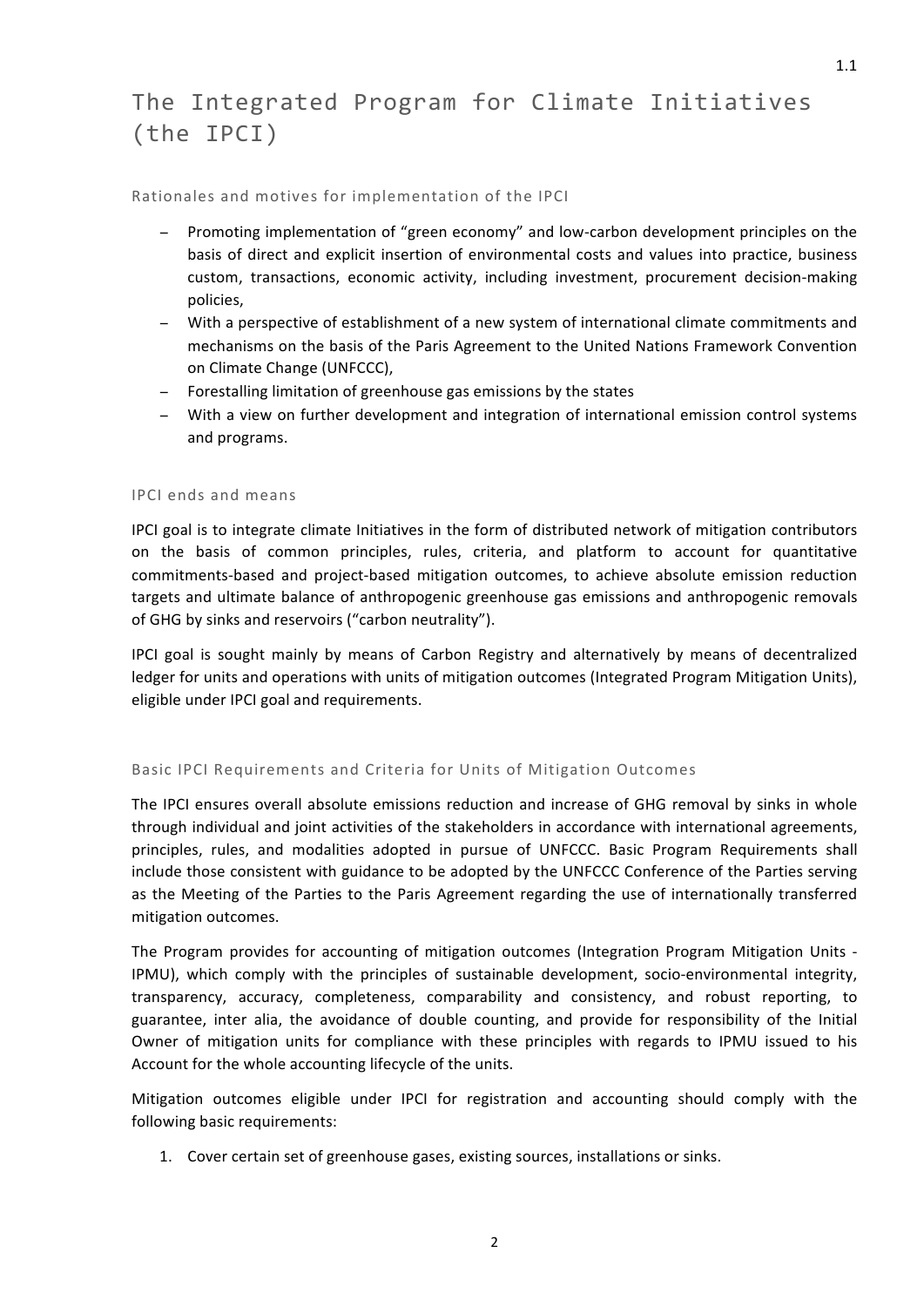- 2. Are independently assured absolute target-based reductions of emissions relative to baseline actual emissions of the given set of existing sources and installations or for anthropogenic increase of removal of greenhouse gases relative to baseline actual absorption established set of sinks, provide for direct irreversible destruction of greenhouse gases, anthropogenic sources of emissions or GHG long-term removal, conservation, capture and storage.
	- a. Baseline scenario emissions cannot exceed baseline actual emissions. Baseline actual emissions are calculated based on consecutive 12 or 24-month period immediately preceding target-based mitigation activity.
	- b. Removals should be independently assured as target-based, not otherwise achievable under natural conditions in the absence of mitigation activity.
	- c. Effective period before revocation (annulment) or reassurance of the units depending on the risk related to issuance of the units, sector of sources or sinks, applicable methodology of mitigation is specified as limited by certain period or unlimited and confirmed by the Independent Entity.
- 3. Relate to certain independently assured commitments regarding quantitative emission limitation and reduction, or quantitative balance between anthropogenic emissions and anthropogenic removals by sinks, or quantitative commitments to reduce carbon footprint of production, goods and services and to certain accounting period starting the 2013 -2020 period.
	- a. Baseline year is the year immediately preceding the effective period of quantitative commitments starting the year 2013.
	- b. Quantitative commitments-based mitigation outcome should be at least 5% of baseline quantitative level for the accounting period.
- 4. Are based on robust monitoring and reporting system. Efficiency of the system is assured by the Independent Entity.
- 5. Are not otherwise required by compulsory regulations or registered as carbon compliance units, project results or mitigation outcomes, commitments and pledges under other than IPCI programs and mechanisms of limitation and reduction of GHG emissions.
- 6. Are enforced by pledges of the Initial Owner and by reservation of certain share of the units to ensure at least 1 to 1.2 compensation or revocation of IPMU in case mitigation outcomes or mitigation outcomes-based units issued are legally recognized as void under IPCI for physical or legal reasons within one calendar year after such legal decision is confirmed.
- 7. Full potential of emissions from the new sources is subject to offsetting in full by absolute reductions of emissions from existing sources.
- 8. Indirect emissions, consumption-based emissions, and quantitative mitigation outcomes from reduced consumption of electricity, heat, fossil hydrocarbon fuels, including the outcomes of substitution of fossil hydrocarbon fuels-based power generation by renewable energy sourcesbased power generation should be calculated on the basis of factors of emissions confirmed by specific relevant producers and suppliers of electricity, heat and fuels, or on the basis of most conservative assessment of the grid emission factor and assured by the Independent Entity.
	- a. The Independent Entity has assured cross reference of indirect emissions reductions, consumption-based emissions reductions with relevant direct emissions and has assured absence of double counting of direct emission-based and indirect emissionsbased mitigation outcomes.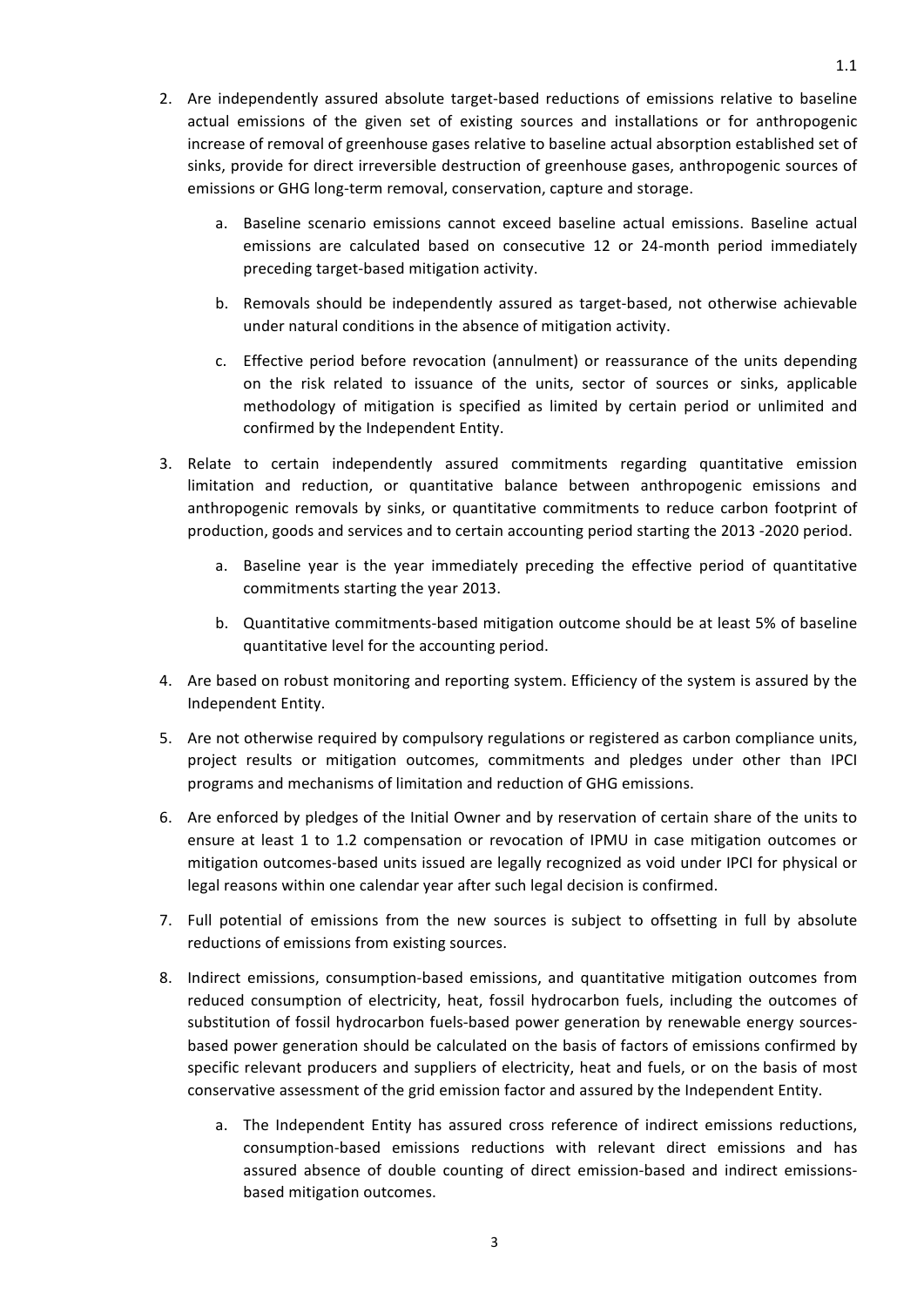- 9. Mitigation outcomes are achieved in accordance with specific project methodologies or relative to quantitative commitments compliant with IPCI requirements and criteria and confirmed by the Independent Entity.
	- a. Relevant methodologies, commitments and statements of the Independent Entity are provided to the Carbon Registry.
- 10. Independent Entity is an entity with sufficient relevant professional experience, expertise, competence and high international reputation in the sphere of auditing services, which accepts these Basic IPCI and Carbon Registry Requirements and Criteria for Units of Mitigation Outcomes and is accredited by the Carbon Registry.

Compliance unit under the Program is Integrated Program Mitigation Unit (IPMU) equal to one ton of CO2-equivalent, embracing:

- − *Carbon offset credits* actual and absolute, independently assured, quantitatively measurable, irreversible, permanent or long-term, secure or insured, additional or target-oriented, not otherwise required by compulsory regulations anthropogenic GHG emission reductions or removals by sinks;
- − *Quantitative GHG emission limitation and reduction, carbon neutrality, carbon footprint commitment-based compliance outcomes*, eligible under the requirements of the Program.

Calculations and independent assurance of original data, baseline level of emission, outcomes and relevant quantity of IPMU shall comply with existing IPCC methods and guidance under the UNFCCC, and standards and methodologies based on and derived from methods and guidance under the Convention. Applicable standards and methodologies include

- − UNFCCC Kyoto Protocol CDM methodologies,
- − ISO 14064 series standards,
- − ISO TS 14067: 2013,
- − "Gold Standard",
- − "Verified Carbon Standard",
- − "GHG Protocol" *et al*

subject to calculation of baseline emissions and outcomes relative to baseline actual emissions of the given set of sources and installations and for anthropogenic removal of greenhouse gases relative to baseline actual conservation of greenhouse gases by established set of sinks, taking into account direct irreversible destruction of greenhouse gases and anthropogenic sources of emissions or GHG long-term removal, conservation, capture and storage.

The IPCI allows for registration of carbon units issued by alternative programs and accounting platforms or for conversion and exchange of such units for IPMU on a case-by-case basis subject to compliance with IPCI requirements and criteria and confirmed cancelation of alternative registry entries and units turnover. In case carbon units are transferred from the IPCI Carbon Registry or Decentralized Ledger to alternative accounting systems, the IPCI Carbon Registry or Decentralized Ledger shall cancel relevant registration entries and units turnover.

The Program stipulates the registration of actions and outcomes in the Non-State Actor Zone for Climate Action platform (FCCC/CP/2015/10/Add.1 1/CP.21 Adoption of the Paris Agreement, 117, 134).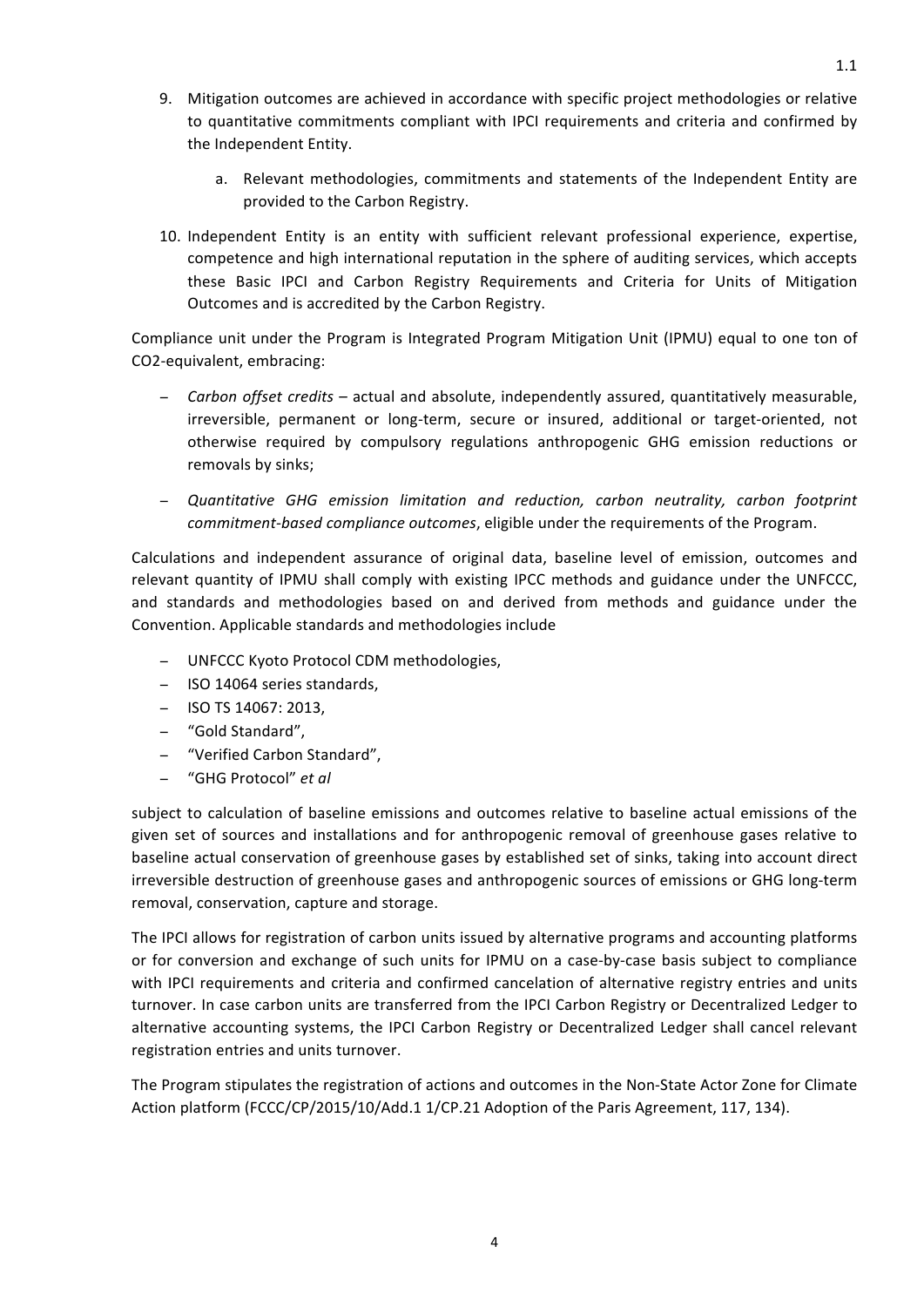# Alternative decentralized ledger for carbon units and carbon units' operations data

### Background

A blockchain ledger DAO «Integrated Program for Climate Initiatives» (DAO IPCI) is being developed on the Ethereum platform as an option for IPCI operator and participants, Carbon Registry users and other GHG emissions limitation and reduction programs' operators and participants to account for the data on carbon units' issuance, transfer, and operations including offsetting goods and services carbon footprint. DAO IPCI allows for creation of smart contracts-based business environment to minimize transaction costs, to make issuance and transfer of carbon units highly reliable, transparent and centralized manipulations-free.

Previous attempts to create carbon emissions-related blockchain systems and cryptocurrencies have failed due to the lack of high quality underlying to support them. DAO IPCI essentially excludes emission of cryptocurrency, and is based on the assured climate change mitigation outcomes as the underlying asset. 

Independent Entity, the Auditor, assures the existence and quality of the underlying asset and preclusion of double-spending. The latter is further supported by the internals of blockchain technology. Operator and Auditor ensure fundamental link of underlying assets and units issued through "two keys confirmation" proof-of-asset protocol. Previous experience of issuance of asset-based digital units has been taken into account and consideration.

# IPCI and Carbon Registry Council

The IPCI and Carbon Registry Council – an advisory body of comprising of highly reputable international experts – is authorized to review and evaluate basic IPCI rules, requirements and criteria to support compatibility of the Carbon Registry and DAO IPCI ledger with highest international standards.

#### Issuance of the Units

Digital compliance unit under the Program is Integrated Program Mitigation Unit (IPMU) equal to one ton of CO2-equivalent, embracing:

- − *Carbon offset credits* actual and absolute, independently assured, quantitatively measurable, irreversible, permanent or long-term, secure or insured, additional or target-oriented, not otherwise required by compulsory regulations anthropogenic GHG emission reductions or removals by sinks;
- − *Quantitative GHG emission limitation and reduction, carbon neutrality, carbon footprint commitment-based compliance outcomes*, eligible under the requirements of the Program.

The units are issued to DAO IPCI:

- − Directly by the Issuer and the Auditor subject to the Operator's approval on the grounds of assurance by the Independent Entity of mitigation outcomes compliance with IPCI rules, requirements and criteria endorsed by the Carbon Registry,
- − Through transfer of IPMU from the Carbon Registry to DAO IPCI,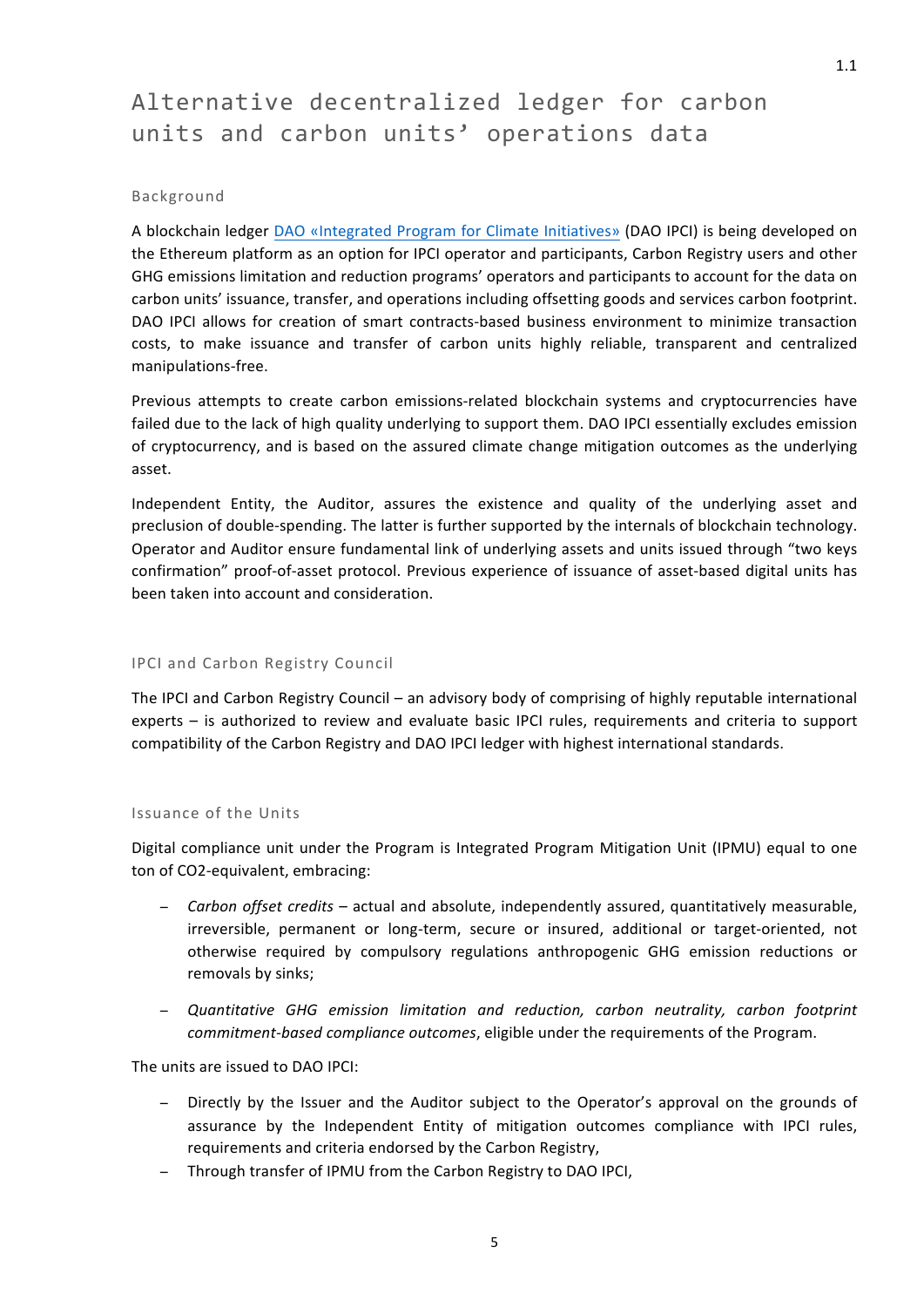- On the grounds of Carbon Registry decision to accept carbon units issued by alternative programs and accounting platforms or to convert and exchange such units for IPMU on a caseby-case basis subject to compliance with IPCI requirements and criteria and confirmed cancelation of alternative registry entries and units turnover
- By other than IPCI mitigation programs' operators and issuers subject to preclusion of doublespending and assurance of integrity of digital units with underlying carbon compliance units by Independent Entity.

# Participants and actions for issuance of the units (Figure 1)

- − Operator DAO IPCI Operator
- − Auditor — accredited Independent Entity, which provides for creation of specific ledger and for issuance of specific units for the Issuer,
- − Issuer — initial owner of the units
- − User – DAO IPCI user
- − Russian Carbon "Russian Carbon" Fund, non-commercial entity, the developer and coordinator of the Integrated Program for Climate Initiatives
- − IPCI the Integrated Program for Climate Initiatives
- − Mitigation Outcome Assurance climate change mitigation outcomes assurance procedure
- − IPMU Issuance issuance of the units to the Carbon Registry and of digital units to the DAO IPCI.



# *Figure 1. – Issuance of the Units*

Issuance of the units workflow

- 1. The Operator provides access to DAO IPCI for the new Auditor by creating Access Control List (ACL) for each IPMU ledger
- 2. The Issuer sends request to IPMU ledger builder with name of selected Auditor ACL.
- 3. The Auditor included into Auditor Access Control List creates ledger for issuance of digital units by the Issuer and sets the limit for issuance within the assured amount of mitigation outcomes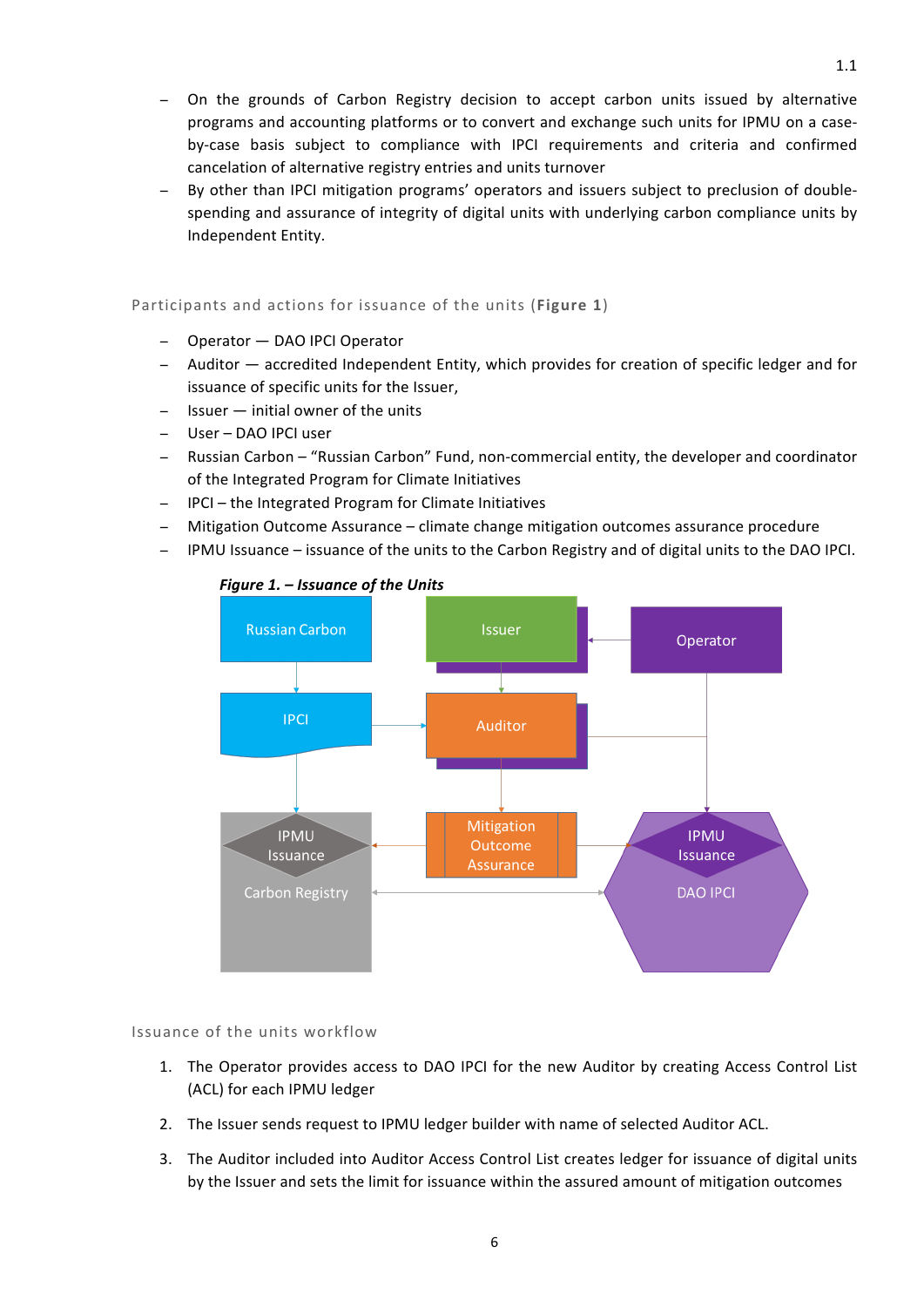- 4. The Operator:
	- a Approves new carbon ledger in the DAO IPCI core
	- b Approves Issuer address to access to DAO IPCI transactions (market).
- 5. The Issuer may issue the units within the limit subject to the Auditors approval.

Only approved Issuer and approved IPMU units may access the Market.

#### Reservation of the units

The Issuer is required to reserve specific share of the units established by the Operator on the grounds of independent assessment of the related risks for burning is case the units issued are legally recognized as void, so that total amount of digital units issued to the platform would in any event be equivalent to underlying mitigation outcomes.

#### Modules and operation undergoing testing

Apart of the digital units' issuance process, the following modules and operations are undergoing testing:

- − Transfer of the units between Issuers and Users
- − Acquiring of the units to offset specific goods and services carbon footprint with reference to specific contract, invoice, billing details
- − Burning of the units for the purpose of offsetting carbon footprint and other operations
- − Placing sell/buy orders.

# DAO IPCI offsetting carbon footprint scheme

Offsetting carbon footprint scheme (Figure 2):

- − Supplier provides Consumer with the data on carbon footprint (amount of CO2e) of the goods and services acquired under specific deal
- − Consumer acquires the correlated amount of carbon units at DAO IPCI from Issuer or Holder of the units
- − The units are transferred to the Burning Contract address
- − Supplier requests/receives reports on relevant carbon footprint offsetting operations

Combining these steps into one contract is implied for development.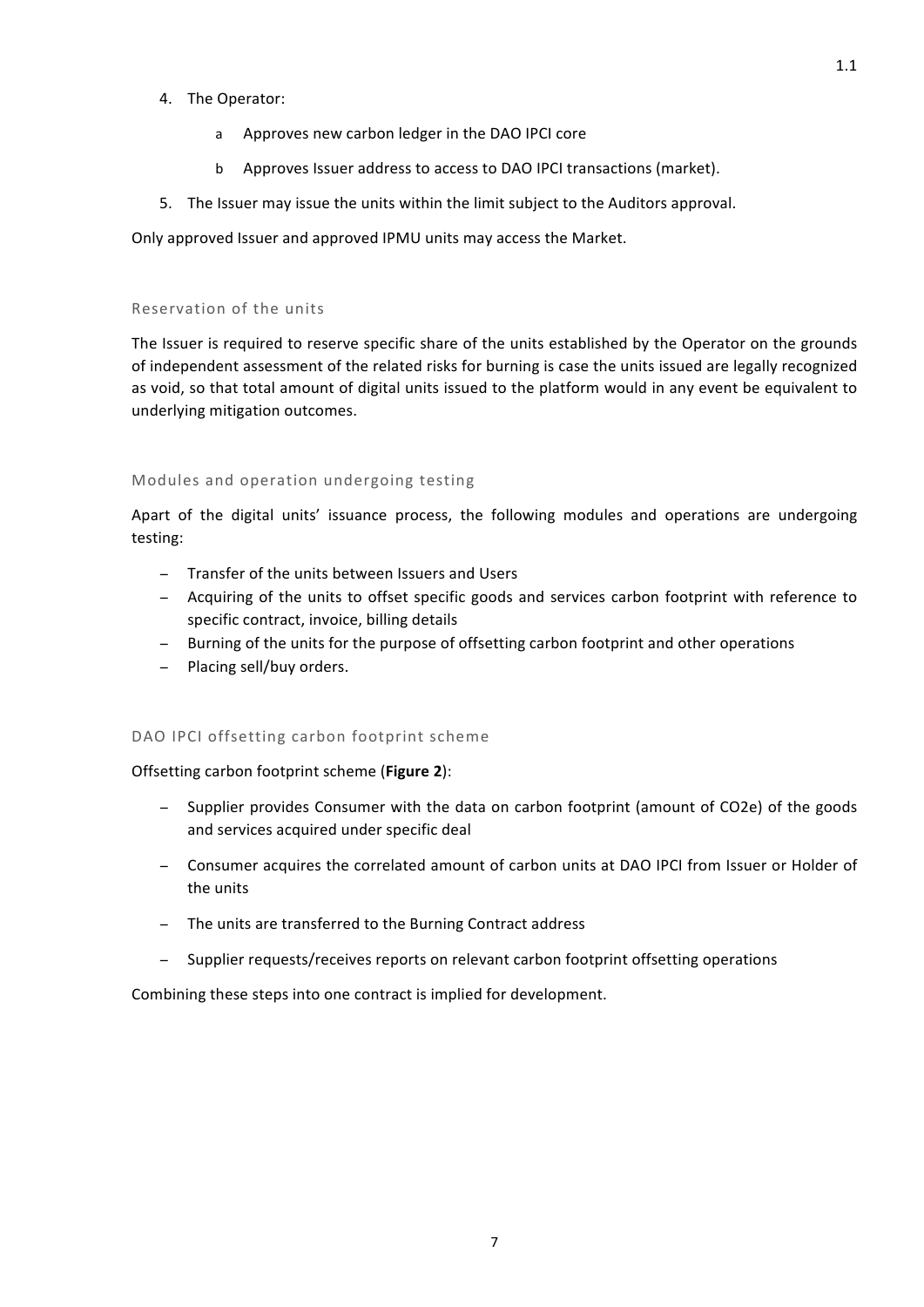### *Figure 2 – Offsetting carbon footprint scheme*



#### Prospects of development

Long-term prospects of DAO IPCI development are virtually limited only by its' functional capacity as the trends are evidently in favor of carbon markets' expansion both in scale and number, linkage and integration with a perspective of ultimate creation of common market space with fungible instruments. DAO IPCI is a prototype of such market space and units.

Near-term prospects rely on primary demand development at the account of large corporate and regional (subnational) climate programs, carbon footprint offsetting programs, consumer demand development.

#### Plans of development

Plans of development specifically include:

- Mechanism for joint offsetting of carbon footprint by Supplier and Consumer applicable at retail level as well as up to the level of supporting carbon neutral export programs
- − Mechanism to support performance under Green Bonds' commitments
- Mechanisms and fungible instruments to support linkage of different GHG emissions limitation and reduction/removal systems, schemes, programs, and standards
- − Development of OTC transactions and links with environmental, carbon, securities and commodities exchanges
- − Development and introduction of IPMU-based derivatives
- − Mechanism to support hedging volatility of prices for different schemes, systems and programs carbon compliance units
- − Upon reaching adequate level of readiness and matureness of the ledger virtual investment structure in the form of Decentralized Autonomous Organization shall be developed and launched.